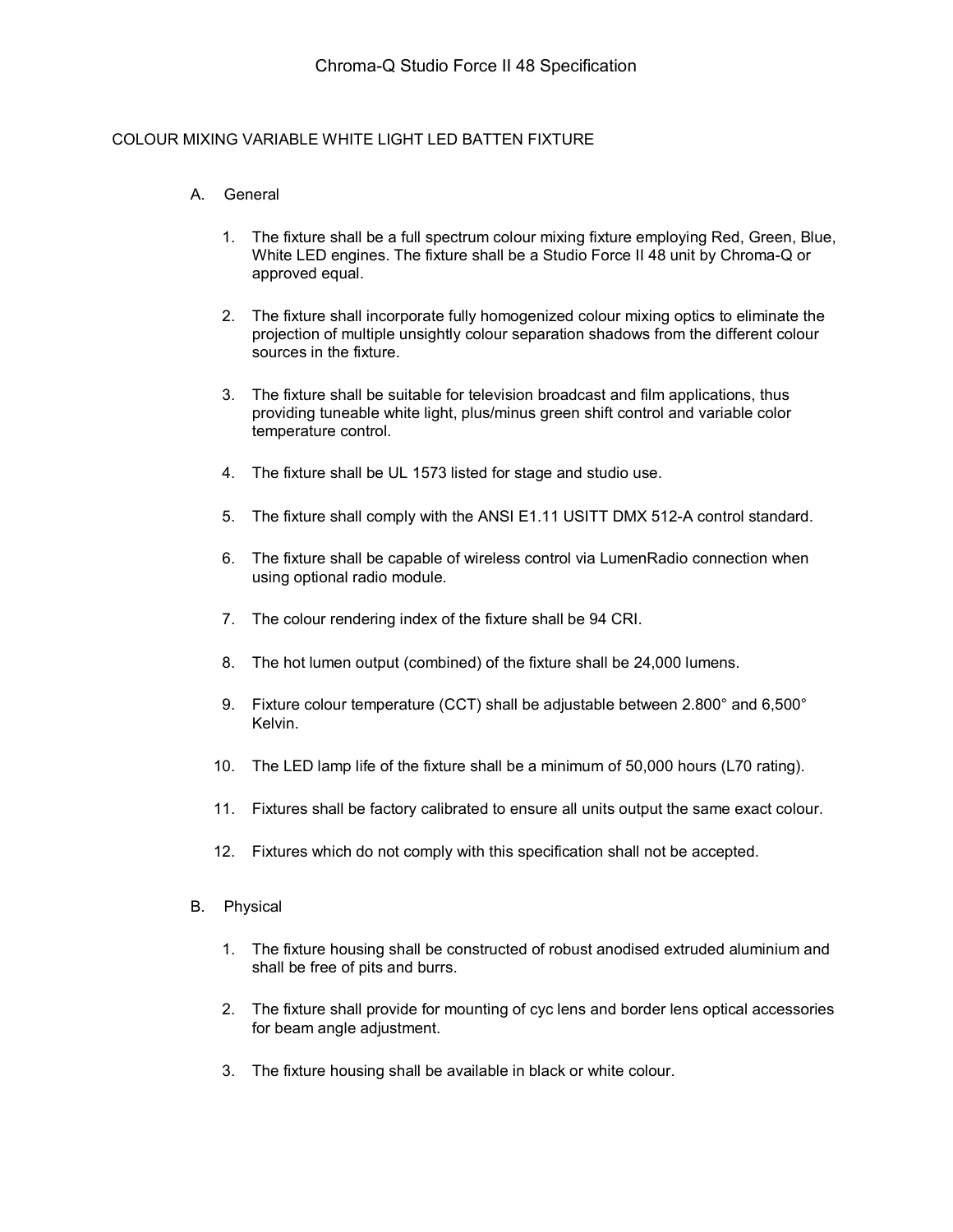- 4. Power supply, cooling and electronics shall be integral to each unit.
- 5. Fixture net weight shall be 18kg (40lb).
- 6. Fixture net dimensions shall be  $(L \times H \times D)$  1181mm x 191mm x 165mm (46.5" x 7.5") x 6.5").
- 7. The fixture shall include a built-in quick release lever for tilt adjustment.
- C. Agency Compliance and Environmental
	- 1. The fixture shall be UL Listed and shall be so labeled.
	- 2. The fixture Approvals shall include the following: CISPR 22 :2006/EN55022 :2006 & CISPR 24 :1997/EN55024 :1998, ICES-003 :2004 & FCC Part 15 Subpart B: 2007, CSA C22. No. 166-M1983:R2008 UL 1573:2003; UL 8750.
	- 3. The IP rating of the fixture shall be IP20 for dry location use.
- D. Thermal
	- 1. The fixture shall be forced cooled via two internal fans with four fan speeds available.
	- 2. The fixture shall operate in an ambient temperature range of  $0^{\circ}C$  (32 $^{\circ}F$ ) minimum, to 40° C (104°F) maximum ambient temperature.
	- 3. If the internal temperature exceeds 75ºC the output of the fixture will be reduced for automatic protection.
- E. Electrical
	- 1. The fixture shall be equipped with a 100V to 240V 50/60Hz 550VA internal power supply.
	- 2. The power supply of the fixture shall have a power factor of 0.97 @ 120V AC, 0.92 @ 240V AC.
	- 3. The maximum power consumption shall not exceed 550W @ 120V AC, 550W @ 240V AC.
	- 4. The idle power consumption shall be 27W @ 120V AC, 30W @ 240V AC.
	- 5. Fixture In/Out power shall be via Neutrik powerCON TRUE1 connectors.
	- 6. The fixture requires power from a constant non-dim power source.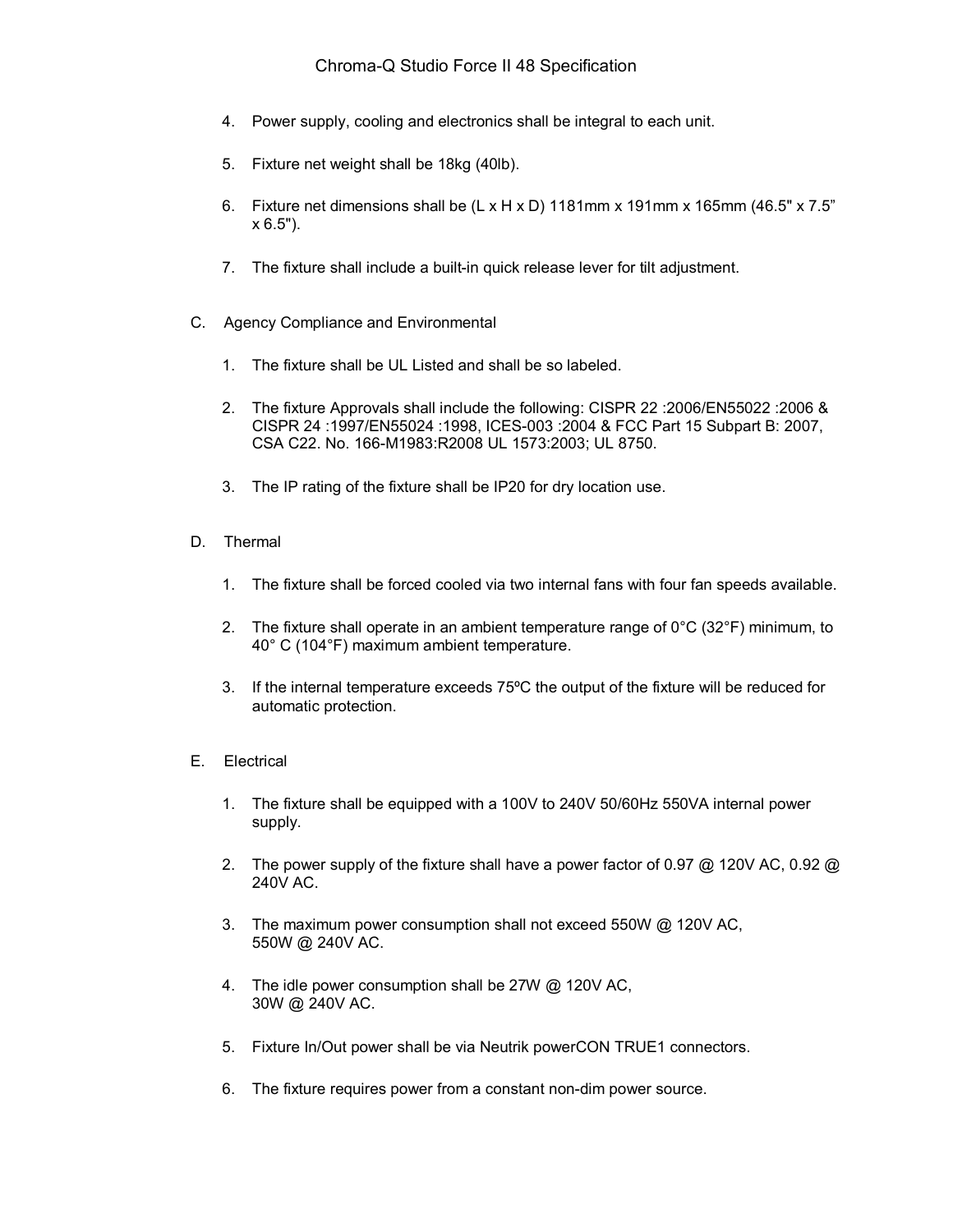- F. Optical
	- 1. The fixture shall provide a fully homogenised and uniform colour-mixed output.
	- 2. The fixture beam angle shall be 22° (approx.).
	- 3. The fixture beam angle with optional cyc lens optic shall be 80° x 35° (approx.).
	- 4. The fixture beam angle with optional border lens optic shall be 43° (approx.).
- G. Light Emitting Diodes
	- 1. The fixture shall be equipped with 16 high output RGBA cells (pixels).
	- 2. LEDs shall be rated for a 50,000-hour LED life to 70% intensity (L70).
	- 3. All LEDs used in the fixture shall be high brightness and proven quality from reputable LED manufacturers.
	- 4. LED systems manufacturers shall utilize an advanced production LED binning process to maintain LED color consistency.
- H. Dimming
	- 1. The LED system shall be digitally driven using high-speed pulse width modulation (PWM).
	- 2. The fixture shall offer six LED scan rate (PWM) frequency modes for compatibility with video broadcast equipment in order to avoid a flickering effect.
	- 3. The dimming curve shall be of theatrical grade for smooth dimming over longer timed fades and at low intensities.
- I. Control and User Interface
	- 1. The fixture shall be equipped with two 5-Pin XLR connectors (In and Out) for data control via ANSI E1.11 USITT DMX512-A protocol.
	- 2. The fixture shall be capable of wireless DMX512-A control via LumenRadio connection when using optional radio module.
	- 3. The fixture shall be equipped with a touchscreen LCD display for accessing control and configuration functions.
	- 4. The fixture shall offer the following control modes to include: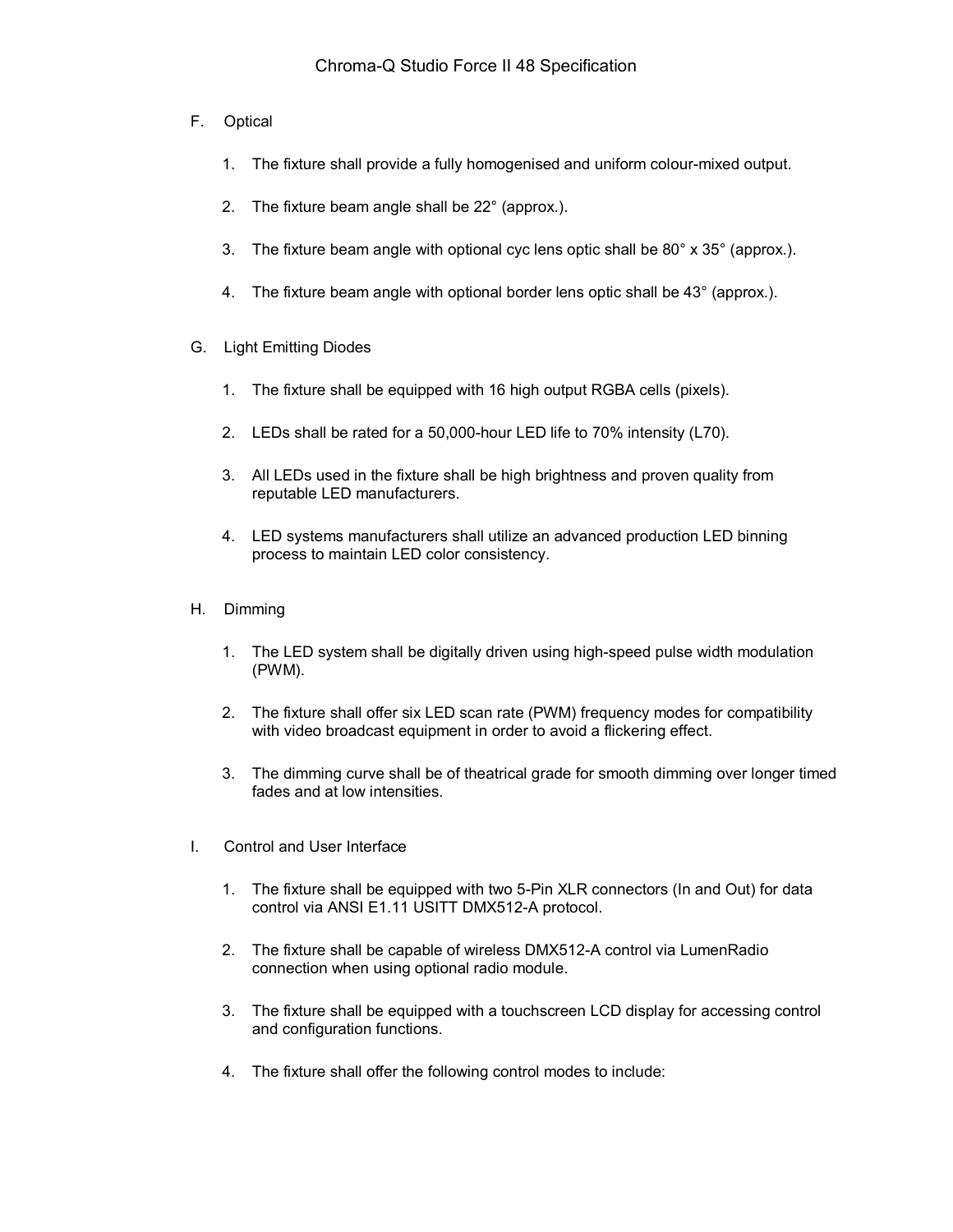- a. KHi 3 channel DMX mode providing each cell group with three channels for Kelvin, Hue (±Green), Intensity control.
- b. Cine-Q (Intensity Kelvin, Hue, Red, Green, Blue, White, Crossfade) 8 or 9 channel DMX mode providing a combination of KHi and RGBW modes for each cell group, with the ability to crossfade between either mode (8 channels for 8-bit crossfade, 9 channels for 16-bit crossfade).
- c. RGBW 4 channel DMX mode providing each cell group with four channels for Red, Green, Blue, White control.
- d. RGB 3 channel DMX mode providing each cell group with three channels for Red, Green, Blue control. White automatically mixed in when all three colour parameters are engaged.
- e. HSI 3 channel DMX mode providing each cell group with three channels for Hue, Saturation, Intensity control.
- f. Extended mode 1 DMX channel added at end to above modes providing control from DMX console of fan speed, PWM frequency and DMX lost state functions. Overrides touchscreen menu settings of same functions.
- g. HSi Legacy hue mode Option providing current generation Studio Force fixtures to match HSi pattern with previous generation Chroma-Q HSi mode enabled fixtures.
- 5. The fixture shall offer configuration and control options including but not limited to:
	- a. Selection of programmed looks (31 looks total).
	- b. Recording of looks via external DMX control console.
	- c. Fixture cell (pixel) grouping option selection: x16(All), x4, x1, Odd/Even.
	- d. Fixture starting address location selection (pixel order flip left/right).
	- e. DMX data display of DMX channel values.
	- f. Fan speed selection:
		- 1) Quiet
		- 2) Studio
		- 3) Live
		- 4) Live-Quiet
	- g. Rotate touchscreen display 180 degrees option.
	- h. LED scan rate (PWM) frequency mode selection:
		- 1) 750 Hz
		- 2) 1500 Hz
		- 3) 3000 Hz
		- 4) 6000 Hz
		- 5) 12000 Hz
		- 6) 24000 Hz